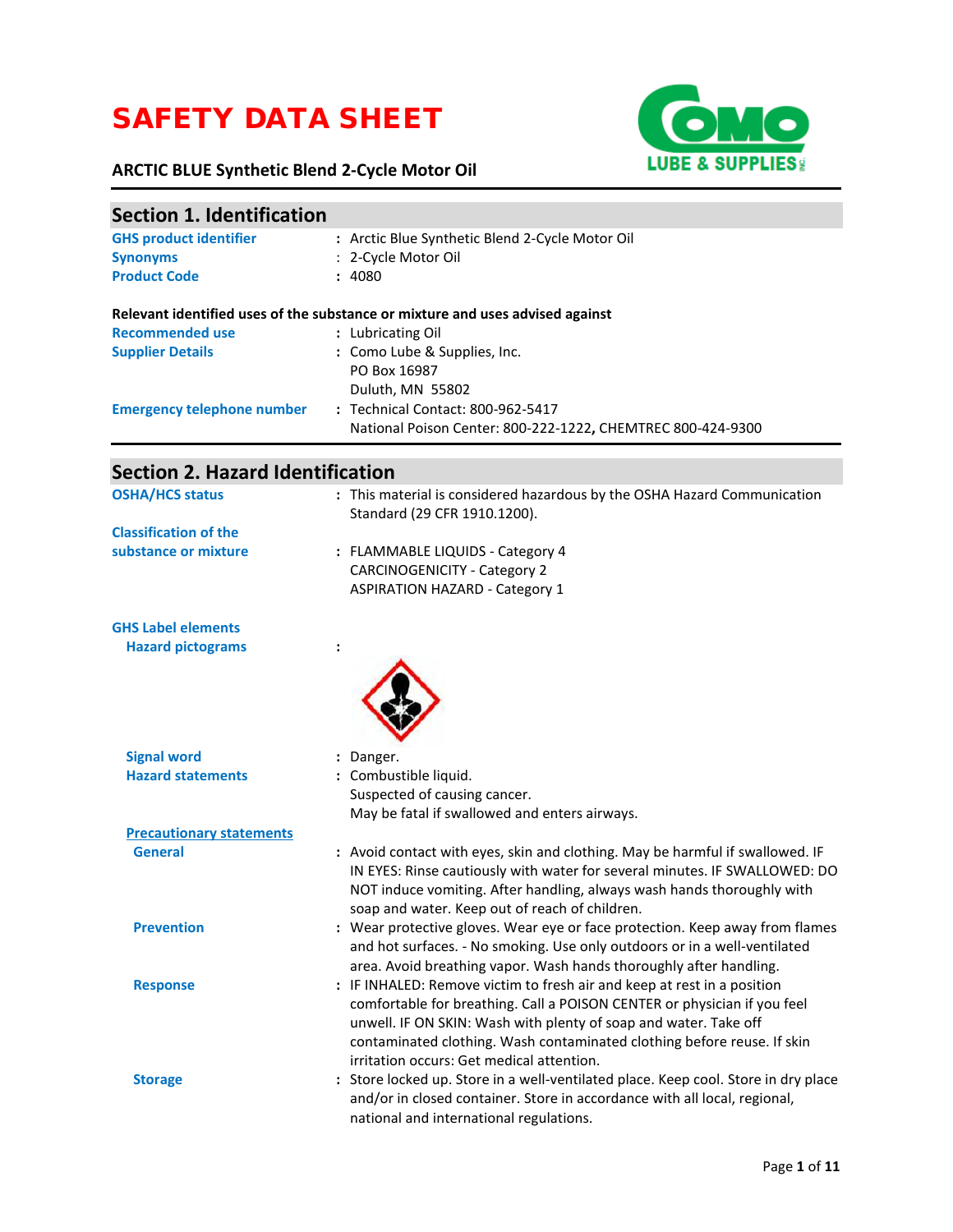### **Disposal :** Dispose of contents and container in accordance with all local, regional, national and international regulations. **Hazards not otherwise classified :** Not Classified

### **Section 3. Composition/information on ingredients**

**Substance/mixture :** Mixture **Other means of Identification :** 2-Cycle Oil

| <b>UNICE INCOME OF RESIGNATION</b><br>$\sim$ $\sim$ $\sim$ $\sim$ $\sim$ $\sim$ |           |                   |
|---------------------------------------------------------------------------------|-----------|-------------------|
| Ingredient name                                                                 | %         | <b>CAS number</b> |
| Kerosene                                                                        | $<$ 30    | 8008-20-6         |
| Naphthalene                                                                     | $0.1 - 7$ | $91 - 20 - 3$     |

Any concentration shown as a range is to protect confidentiality or is due to batch variation.

**There are no additional ingredients present which, within the current knowledge of the supplier and in the concentrations applicable, are classified as hazardous to health or the environment and hence require reporting in this section.** 

**Occupational exposure limits, if available, are listed in Section 8.** 

#### **Section 4. First aid measures**

#### **Description of necessary first aid measures**

| <b>Eye</b>                                          | : Immediately flush eyes with plenty of water, occasionally lifting the<br>upper and lower eyelids. Check for and remove any contact lenses.<br>Continue to rinse for at least 10 minutes. Check for and remove any<br>contact lenses. Get medical attention if irritation occurs.                                                                                                                                                                                                                                                                                                                                                                                                                                                                                                                                                                                                                                         |
|-----------------------------------------------------|----------------------------------------------------------------------------------------------------------------------------------------------------------------------------------------------------------------------------------------------------------------------------------------------------------------------------------------------------------------------------------------------------------------------------------------------------------------------------------------------------------------------------------------------------------------------------------------------------------------------------------------------------------------------------------------------------------------------------------------------------------------------------------------------------------------------------------------------------------------------------------------------------------------------------|
| <b>Inhalation</b>                                   | : Remove victim to fresh air and keep at rest in a position comfortable for<br>breathing. If it is suspected that gas or vapor is still present, the rescuer<br>should wear an appropriate mask or self-contained breathing apparatus. If<br>not breathing, if breathing is irregular or if respiratory arrest occurs, provide<br>artificial respiration or oxygen by trained personnel. It may be dangerous to<br>the person providing aid to give mouth-to-mouth resuscitation. Get medical<br>attention. If necessary, call a poison center or physician. If unconscious, place<br>in recovery position and get medical attention immediately. Maintain an<br>open airway. Loosen tight clothing such as a collar, tie, belt or waistband. In<br>case of inhalation of decomposition products in a fire, symptoms may be<br>delayed. The exposed person may need to be kept under medical<br>surveillance for 48 hours. |
| <b>Skin contact</b>                                 | : Flush contaminated skin with plenty of water. Remove contaminated<br>clothing and shoes. Get medical attention if symptoms occur.                                                                                                                                                                                                                                                                                                                                                                                                                                                                                                                                                                                                                                                                                                                                                                                        |
| <b>Ingestion</b>                                    | : Wash out mouth with water. Remove dentures if any. Remove victim to fresh<br>air and keep at rest in a position comfortable for breathing. Do not induce<br>vomiting unless directed to do so by medical personnel. If vomiting occurs,<br>the head should be kept low so that vomit does not enter the lungs. Get<br>medical attention. If necessary, call a poison center or physician. Never give<br>anything by mouth to an unconscious person. If unconscious, place in<br>recovery position and get medical attention immediately. Maintain an open<br>airway. Loosen tight clothing such as a collar, tie, belt or waistband.                                                                                                                                                                                                                                                                                     |
| Most important symptoms/effects, acute              |                                                                                                                                                                                                                                                                                                                                                                                                                                                                                                                                                                                                                                                                                                                                                                                                                                                                                                                            |
| <b>Potential acute health effects</b><br><b>Eye</b> | : No known significant effects or critical hazards.                                                                                                                                                                                                                                                                                                                                                                                                                                                                                                                                                                                                                                                                                                                                                                                                                                                                        |
|                                                     |                                                                                                                                                                                                                                                                                                                                                                                                                                                                                                                                                                                                                                                                                                                                                                                                                                                                                                                            |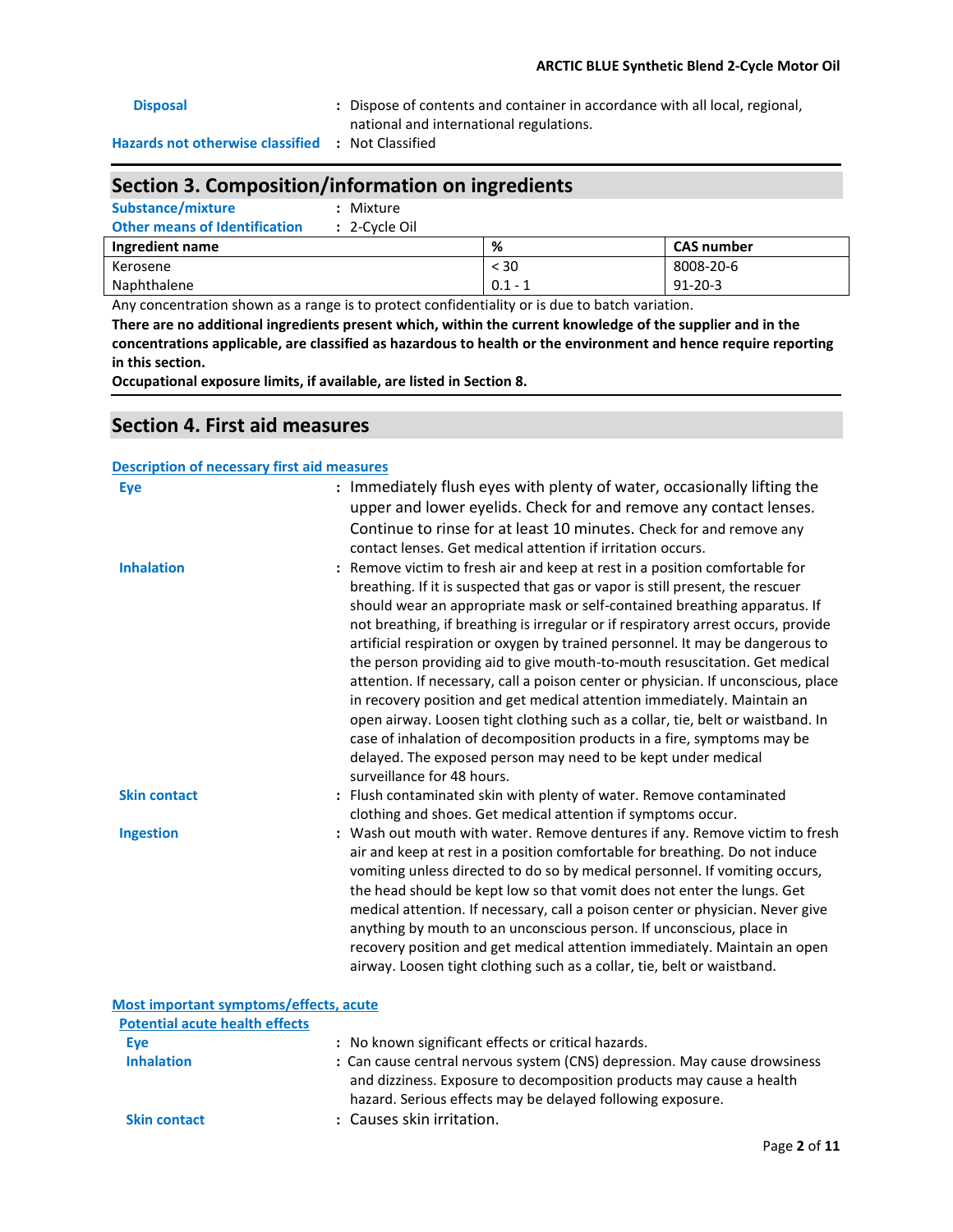| <b>Ingestion</b>                                                                     | : Can cause central nervous system (CNS) depression. Irritating to mouth,<br>throat and stomach.                                      |  |  |
|--------------------------------------------------------------------------------------|---------------------------------------------------------------------------------------------------------------------------------------|--|--|
| <b>Over-exposure signs/symptoms</b>                                                  |                                                                                                                                       |  |  |
| <b>Eye</b>                                                                           | : Adverse symptoms may include the following: pain or irritation, watering,<br>redness.                                               |  |  |
| <b>Inhalation</b>                                                                    | : Adverse symptoms may include the following: nausea or vomiting,<br>headache, drowsiness/fatigue dizziness/vertigo, unconsciousness. |  |  |
| <b>Skin contact</b>                                                                  | : Adverse symptoms may include the following: irritation, redness.                                                                    |  |  |
| <b>Ingestion</b>                                                                     | : No known significant effects of critical hazards.                                                                                   |  |  |
| Indication of immediate medical attention and special treatment needed, if necessary |                                                                                                                                       |  |  |
| <b>Notes to physician</b>                                                            | : Treat symptomatically. Contact poison treatment specialist immediately if<br>large quantities a have been ingested or inhaled.      |  |  |
| <b>Specific treatments</b>                                                           | : Treat symptomatically and supportively.                                                                                             |  |  |
| <b>Protection of first-aiders</b>                                                    | : No action shall be taken involving any personal risk or without suitable<br>training.                                               |  |  |
| See toxicological information (Section 11)                                           |                                                                                                                                       |  |  |

## **Section 5. Fire-fighting measures**

| <b>Specific hazards arising</b>     |                                                                                                                                                                                                                               |
|-------------------------------------|-------------------------------------------------------------------------------------------------------------------------------------------------------------------------------------------------------------------------------|
| from the chemical                   | : In a fire or if heated, a pressure increase will occur and the container may<br>burst.                                                                                                                                      |
| <b>Extinguishing media</b>          |                                                                                                                                                                                                                               |
| <b>Suitable extinguishing media</b> | : Use water spray to cool fire exposed surfaces and to protect personnel.<br>Foam, dry chemical or water sprays (fog) to extinguish fire.                                                                                     |
| <b>Hazardous thermal</b>            | Unsuitable extinguishing media : Do not use water jet or water-based fire extinguishers.                                                                                                                                      |
| decomposition products              | : Decomposition products may include the following materials: carbon<br>dioxide, carbon monoxides, nitrogen oxides.                                                                                                           |
| Special protective actions for      |                                                                                                                                                                                                                               |
| fire-fighters                       | : Promptly isolate the scene by removing all persons from the vicinity of the<br>incident if there is a fire. No action shall be taken involving any personal risk<br>or without suitable training. Material floats on water. |
| <b>Special protective equipment</b> |                                                                                                                                                                                                                               |
| for fire-fighters                   | : Fire-fighters should wear appropriate equipment and self-contained<br>breathing apparatus (SCBA) with a full face-piece operated in positive<br>pressure mode.                                                              |

### **Section 6. Accidental release measures**

**Personal precautions, protective equipment and emergency procedures** 

| For non-emergency personnel | : No action shall be taken involving any personal risk or without suitable<br>training. Evacuate surrounding areas. Keep unnecessary and unprotected<br>personnel from entering. Do not touch or walk through spilled material. Put<br>on appropriate personal protective equipment. |
|-----------------------------|--------------------------------------------------------------------------------------------------------------------------------------------------------------------------------------------------------------------------------------------------------------------------------------|
| For emergency responders    | : If specialized clothing is required to deal with the spillage, take note of any<br>information in Section 8 on suitable and unsuitable materials. See also the<br>information in "For nonemergency personnel".                                                                     |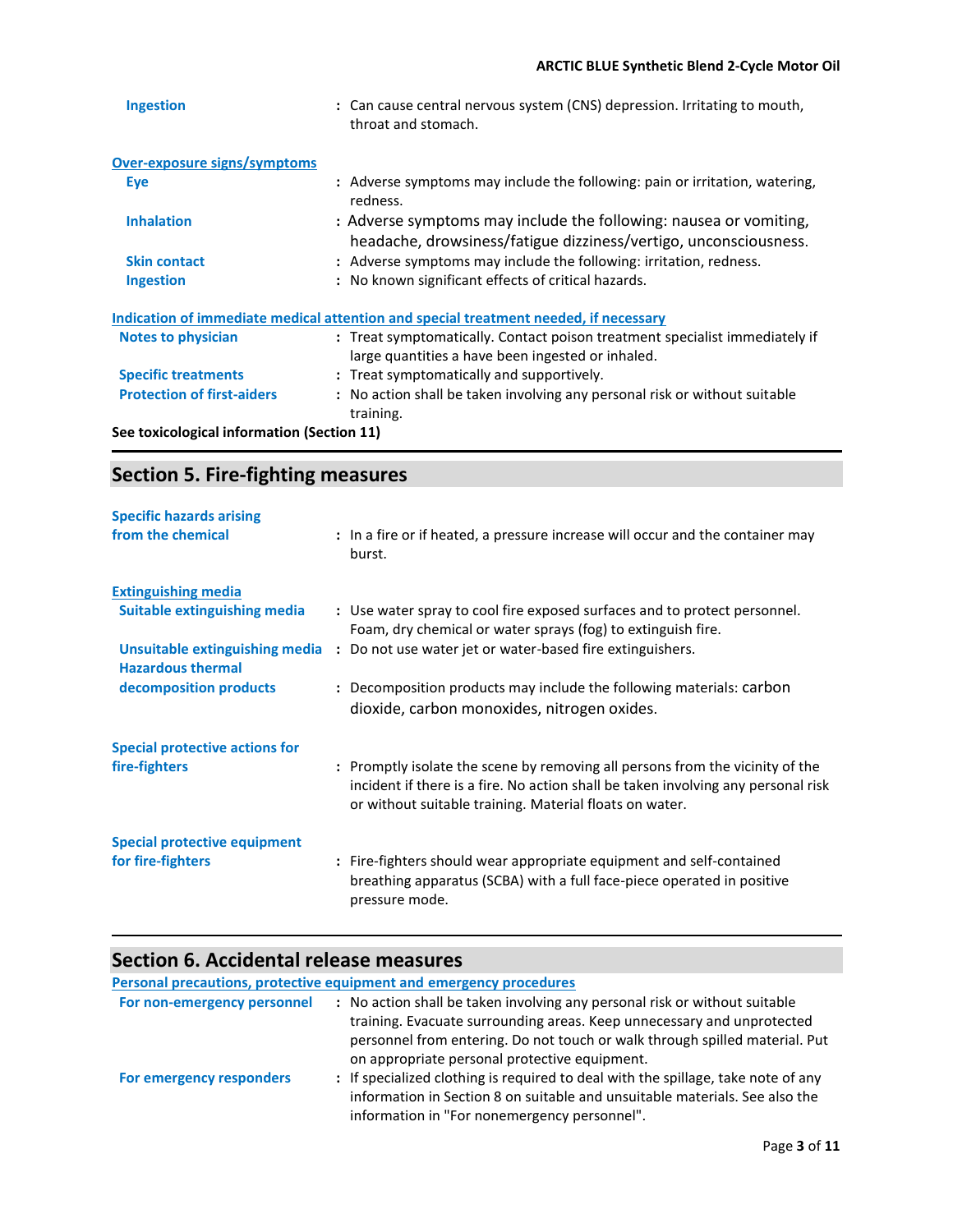| <b>Environmental precautions</b>                      | : Avoid dispersal of spilled material and runoff and contact with soil,<br>waterways, drains and sewers. Inform the relevant authorities if the product<br>has caused environmental pollution (sewers, waterways, soil or air).                                                                                                                                                                                                                                                                                                                                                               |
|-------------------------------------------------------|-----------------------------------------------------------------------------------------------------------------------------------------------------------------------------------------------------------------------------------------------------------------------------------------------------------------------------------------------------------------------------------------------------------------------------------------------------------------------------------------------------------------------------------------------------------------------------------------------|
| Methods and materials for containment and cleaning up |                                                                                                                                                                                                                                                                                                                                                                                                                                                                                                                                                                                               |
| <b>Small spill</b>                                    | : Stop leak if without risk. Move containers from spill area. Dilute with water<br>and mop up if water-soluble. Alternatively, or if water-insoluble, absorb with<br>an inert dry material and place in an appropriate waste disposal container.<br>Dispose of via a licensed waste disposal contractor.                                                                                                                                                                                                                                                                                      |
| Large spill                                           | : Stop leak if without risk. Move containers from spill area. Prevent entry into<br>sewers, water courses, basements or confined areas. Wash spillages into an<br>effluent treatment plant or proceed as follows. Contain and collect spillage<br>with non-combustible, absorbent material e.g. sand, earth, vermiculite or<br>diatomaceous earth and place in container for disposal according to local<br>regulations (see Section 13). Dispose of via a licensed waste disposal<br>contractor. Note: see Section 1 for emergency contact information and<br>Section 13 for waste disposal. |

## **Section 7. Handling and storage**

| <b>Precautions for safe handling</b>                                |                                                                                                                                                                                                                                                                                                                                                                                                                                           |
|---------------------------------------------------------------------|-------------------------------------------------------------------------------------------------------------------------------------------------------------------------------------------------------------------------------------------------------------------------------------------------------------------------------------------------------------------------------------------------------------------------------------------|
| <b>Protective measures</b><br><b>Advice on general occupational</b> | : Put on appropriate personal protective equipment (see Section 8).                                                                                                                                                                                                                                                                                                                                                                       |
| <b>Hygiene</b>                                                      | : Eating, drinking and smoking should be prohibited in areas where this<br>material is handled, stored and processed. Workers should wash hands and<br>face before eating, drinking and smoking. Remove contaminated clothing<br>and protective equipment before entering eating areas. See also Section 8<br>for additional information on hygiene measures.                                                                             |
| <b>Conditions for safe storage</b>                                  |                                                                                                                                                                                                                                                                                                                                                                                                                                           |
| <b>Including any incompatibities</b>                                | : Do not store above the following temperature: 113°C (235.4°F). Odorous and<br>toxic fumes may form from the decomposition of this product if stored at<br>excessive temperatures for extended periods of time. Store in accordance<br>with local regulations. Store in a dry, cool and well-ventilated area, away<br>from incompatible materials (see Section 10). Use appropriate containment<br>to avoid environmental contamination. |
|                                                                     | Bulk Storage Conditions: Maintain all storage tanks in accordance with<br>applicable regulations. Use necessary controls to monitor tank inventories.<br>Inspect all storage tanks on a periodic basis. Test tanks and associated piping<br>for tightness. Maintain the automatic leak detection devices to assure proper<br>working condition.                                                                                           |

## **Section 8. Exposure controls/personal protection**

**Control parameters** 

**Occupational exposure limits :** 

| Ingredient name | <b>Exposure limits</b>                                                   |
|-----------------|--------------------------------------------------------------------------|
| Kerosene        | NIOSH REL (United States, 6/2009). TWA: 100 mg/m <sup>3</sup>            |
|                 | 10 hours.                                                                |
|                 | ACGIH TLV (United States, 3/2012). Absorbed through                      |
|                 | <b>skin.</b> TWA: 200 mg/m <sup>3</sup> , (as total hydrocarbon vapor) 8 |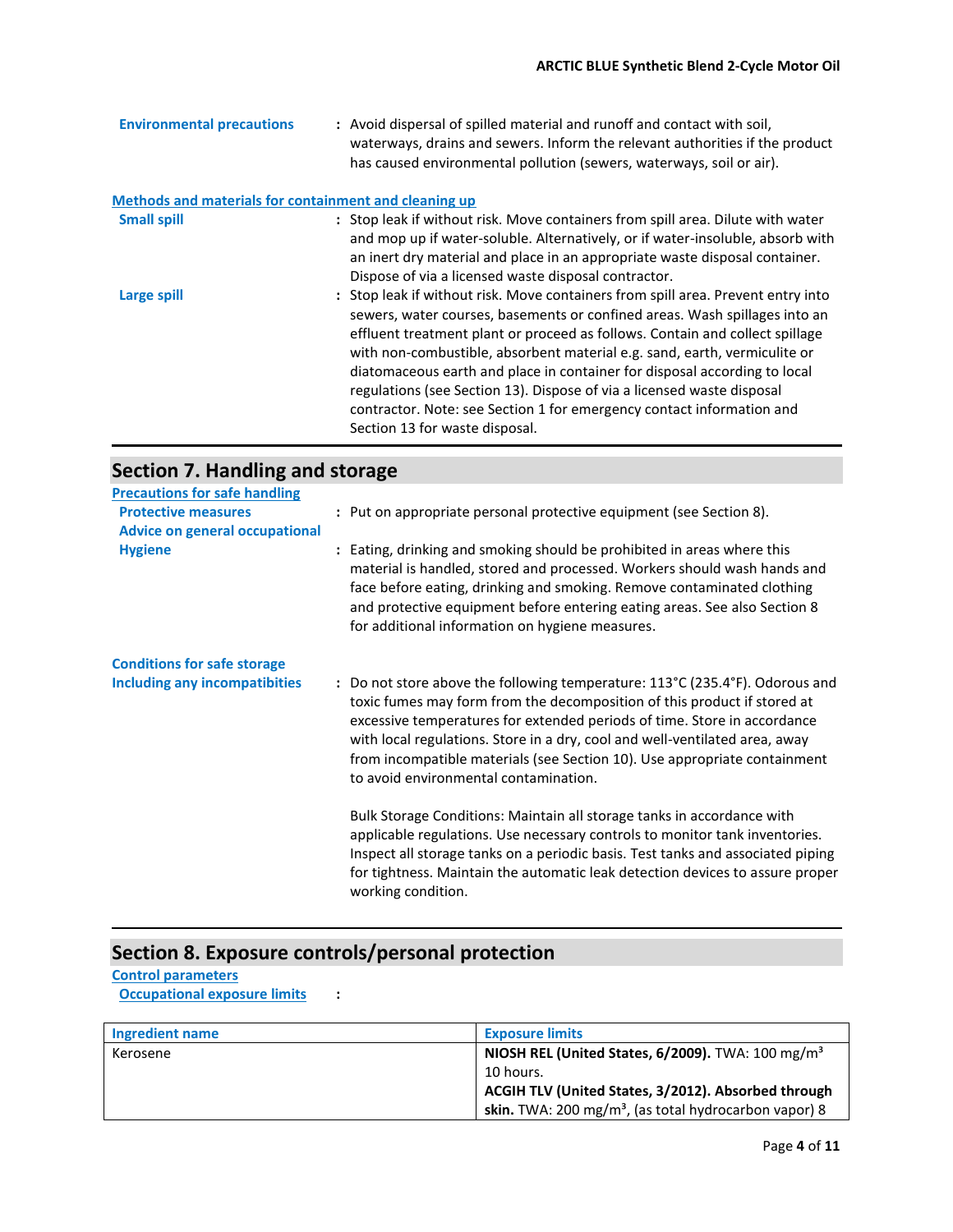|                                       |                                          | hours.                                                                                                        |
|---------------------------------------|------------------------------------------|---------------------------------------------------------------------------------------------------------------|
| Naphthalene                           |                                          | ACGIH TLV (United States, 3/2012). Absorbed through                                                           |
|                                       |                                          | skin.                                                                                                         |
|                                       |                                          | STEL: 79 mg/m <sup>3</sup> 15 minutes.                                                                        |
|                                       |                                          | STEL: 15 ppm 15 minutes.                                                                                      |
|                                       |                                          | TWA: 52 mg/m <sup>3</sup> 8 hours.                                                                            |
|                                       |                                          | TWA: 10 ppm 8 hours.                                                                                          |
|                                       |                                          | NIOSH REL (United States, 6/2009).                                                                            |
|                                       |                                          | STEL: 75 mg/m <sup>3</sup> 15 minutes.                                                                        |
|                                       |                                          | STEL: 15 ppm 15 minutes.                                                                                      |
|                                       |                                          | TWA: 50 mg/m <sup>3</sup> 10 hours.                                                                           |
|                                       |                                          | TWA: 10 ppm 10 hours.                                                                                         |
|                                       |                                          | OSHA PEL (United States, 6/2010).                                                                             |
|                                       |                                          | TWA: 50 mg/m <sup>3</sup> 8 hours.                                                                            |
|                                       |                                          | TWA: 10 ppm 8 hours.                                                                                          |
|                                       |                                          | OSHA PEL 1989 (United States, 3/1989).                                                                        |
|                                       |                                          | TWA: 10 ppm 8 hours.                                                                                          |
|                                       |                                          | TWA: 50 mg/m <sup>3</sup> 8 hours.                                                                            |
|                                       |                                          | STEL: 15 ppm 15 minutes.                                                                                      |
|                                       |                                          | STEL: 75 mg/m <sup>3</sup> 15 minutes.                                                                        |
|                                       |                                          |                                                                                                               |
|                                       |                                          | Appropriate engineering controls: Good general ventilation should be sufficient to control worker exposure to |
|                                       | airborne contaminants.                   |                                                                                                               |
|                                       |                                          | Environmental exposure controls : Emissions from ventilation or work process equipment should be checked to   |
|                                       |                                          | ensure they comply with the requirements of environmental protection                                          |
|                                       |                                          | legislation. In some cases, vapor controls, filters or engineering modifications                              |
|                                       |                                          | to the process equipment will be necessary to reduce emissions to                                             |
|                                       | acceptable levels.                       |                                                                                                               |
| <b>Individual protection measures</b> |                                          |                                                                                                               |
| <b>Hygiene measures</b>               |                                          | : Wash hands, forearms and face thoroughly after handling chemical products,                                  |
|                                       |                                          | before eating, smoking and using the lavatory and at the end of the working                                   |
|                                       |                                          | period. Appropriate techniques should be used to remove potentially                                           |
|                                       |                                          | contaminated clothing. Wash contaminated clothing before reusing. Ensure                                      |
|                                       |                                          | that eyewash stations and safety showers are close to the workstation                                         |
|                                       | location.                                |                                                                                                               |
| <b>Eye/face protection</b>            |                                          | : Safety glasses equipped with side shields are recommended as minimum                                        |
|                                       |                                          | protection in industrial settings. If contact is possible, the following                                      |
|                                       |                                          | protection should be worn, unless the assessment indicates a higher degree                                    |
|                                       |                                          | of protection: Splash goggles. Safety eyewear complying with an approved                                      |
|                                       |                                          | standard should be used when a risk assessment indicates this is necessary to                                 |
|                                       |                                          | avoid exposure to liquid splashes, mists, gases or dusts. If inhalation hazards                               |
|                                       |                                          | exist, a full-face respirator may be required instead.                                                        |
| <b>Skin protection</b>                |                                          |                                                                                                               |
| <b>Hand protection</b>                |                                          | : Chemical-resistant gloves complying with an approved standard should be                                     |
|                                       |                                          | worn at all times when handling chemical products if a risk assessment                                        |
|                                       |                                          | indicates this is necessary. 4 - 8 hours (breakthrough time): Nitrile gloves.                                 |
| <b>Body protection</b>                |                                          | : Personal protective equipment for the body should be selected based on the                                  |
|                                       |                                          | task being performed and the risks involved and should be approved by a                                       |
|                                       | specialist before handling this product. |                                                                                                               |
| <b>Other skin protection</b>          |                                          | : Appropriate footwear and any additional skin protection measures should be                                  |
|                                       |                                          | selected based on the task being performed and the risks involved and                                         |
|                                       |                                          | should be approved by a specialist before handling this product.                                              |
| <b>Respiratory protection</b>         |                                          | : Use a properly fitted, air-purifying or supplied-air respirator complying with                              |
|                                       |                                          | an approved standard if a risk assessment indicates this is necessary. If                                     |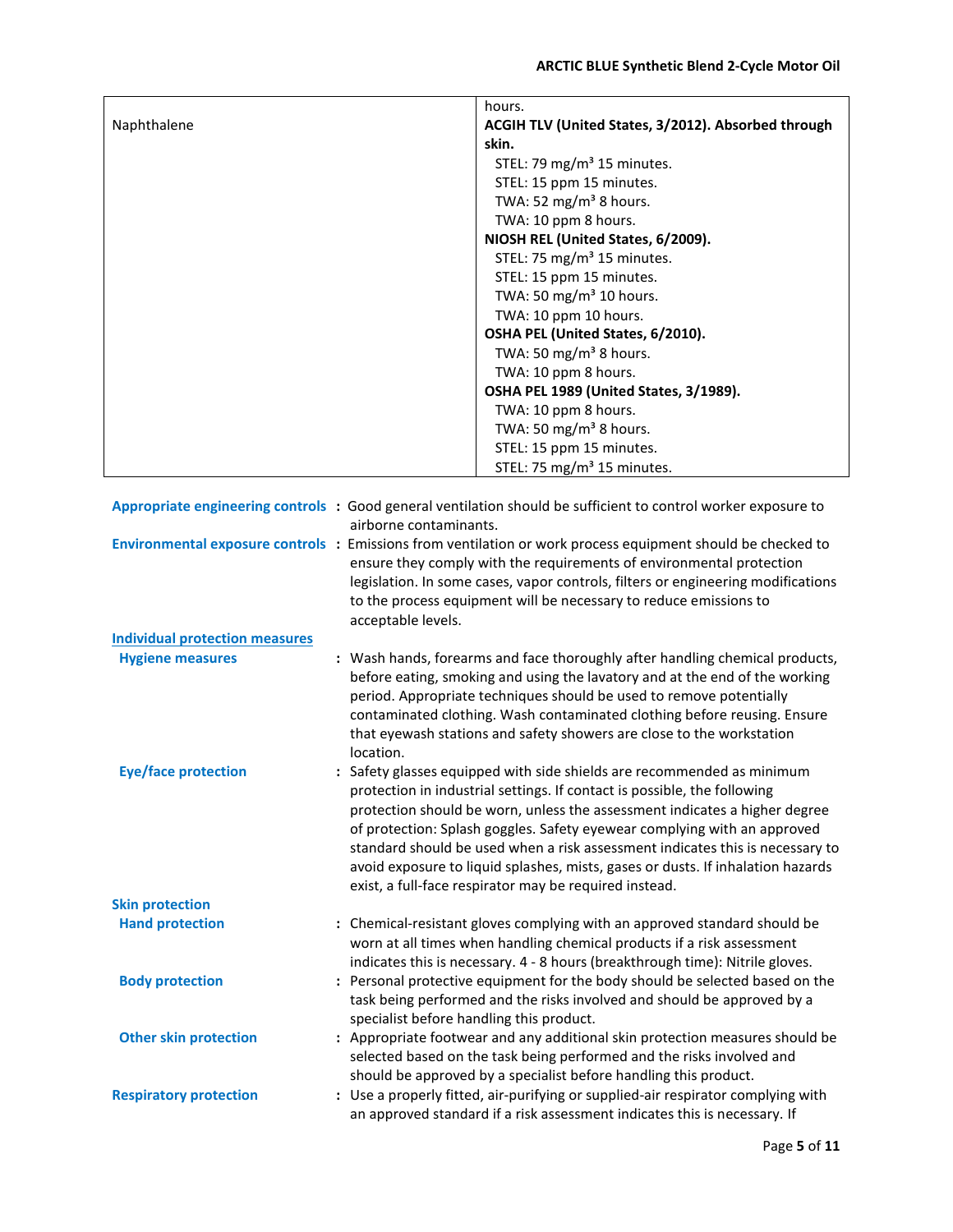ventilation is inadequate, use a NIOSH-certified respirator with an organic vapor cartridge and P95 particulate filter.

### **Section 9. Physical and chemical properties**

| <b>Physical state</b>            | : Liquid.                                                         |
|----------------------------------|-------------------------------------------------------------------|
| <b>Color</b>                     | $:$ Blue.                                                         |
| Odor                             | : Mild petroleum odor.                                            |
| pH                               | : Not available.                                                  |
| <b>Boiling point</b>             | : Not available.                                                  |
| <b>Flash point</b>               | : Closed cup: $>60^{\circ}$ C ( $>140^{\circ}$ F)                 |
| <b>Evaporation rate</b>          | $:$ <1 (n-butyl acetate = 1)                                      |
| Lower and upper explosive        | : Lower: Not determined.                                          |
| (flammable) limits               | Upper: Not determined.                                            |
| <b>Auto-ignition temperature</b> | : $>$ 204.444°C ( $>$ 400°F)                                      |
| <b>Vapor pressure</b>            | : <0.13 kPa (<0.1 mm Hg) $[68^{\circ}F]$                          |
| <b>Vapor density</b>             | : $>1$ [Air = 1]                                                  |
| <b>Relative density</b>          | : 0.87                                                            |
| <b>Solubility</b>                | : Insoluble in the following materials: cold water and hot water. |
| Density lbs/gal                  | : Estimated 7.13 $\frac{1}{2}$                                    |
| Gravity, <sup>o</sup> API        | : Estimated 33 @ $60^{\circ}$ F                                   |
| <b>Viscosity</b>                 | : Kinematic (room temperature): 0.55 cm2 /s (55 cSt)              |
|                                  |                                                                   |

### **Section 10. Stability and reactivity**

| <b>Reactivity</b>              | : Not expected to be Explosive, Self-Reactive, Self-Heating, or an Organic<br>Peroxide under US GHS Definition(s).     |
|--------------------------------|------------------------------------------------------------------------------------------------------------------------|
| <b>Chemical stability</b>      | : The product is stable.                                                                                               |
|                                | Possibility of hazardous reactions: Under normal conditions of storage and use, hazardous reactions will not<br>occur. |
| <b>Conditions to avoid</b>     | : No specific data.                                                                                                    |
| Incompatible materials         | : No specific data.                                                                                                    |
| <b>Hazardous decomposition</b> |                                                                                                                        |
| <b>Products</b>                | : Under normal conditions of storage and use, hazardous decomposition<br>products should not be produced.              |

### **Section 11. Toxicological information**

#### **Information on toxicological effects**

| <b>Acute toxicity</b>          |               |                |             |         |
|--------------------------------|---------------|----------------|-------------|---------|
| <b>Product/ingredient name</b> | <b>Result</b> | <b>Species</b> | <b>Dose</b> | 4 hours |
| Kerosene                       | LD50 Oral     | Rat            | 15 g/kg     |         |
|                                | LD50 Dermal   | Rabbit         | $>20$ g/kg  |         |
| Naphthalene                    | LD50 Oral     | Rat            | 490 mg/kg   | -       |

 **Conclusion/Summary : Distillates (petroleum), solvent-refined heavy paraffinic:** Mineral oil mists derived from highly refined oils are reported to have low acute and subacute toxicities in animals. Effects from single and short-term repeated exposures to high concentrations of mineral oil mists well above applicable workplace exposure levels include lung inflammatory reaction, lipoid granuloma formation and lipoid pneumonia. In acute and sub-acute studies involving exposures to lower concentrations of mineral oil mists at or near current work place exposure levels produced no significant toxicological effects.

**Distillates (petroleum), hydrotreated light:** Mineral spirits have produced slight to moderate skin irritation particularly with evaporation from the skin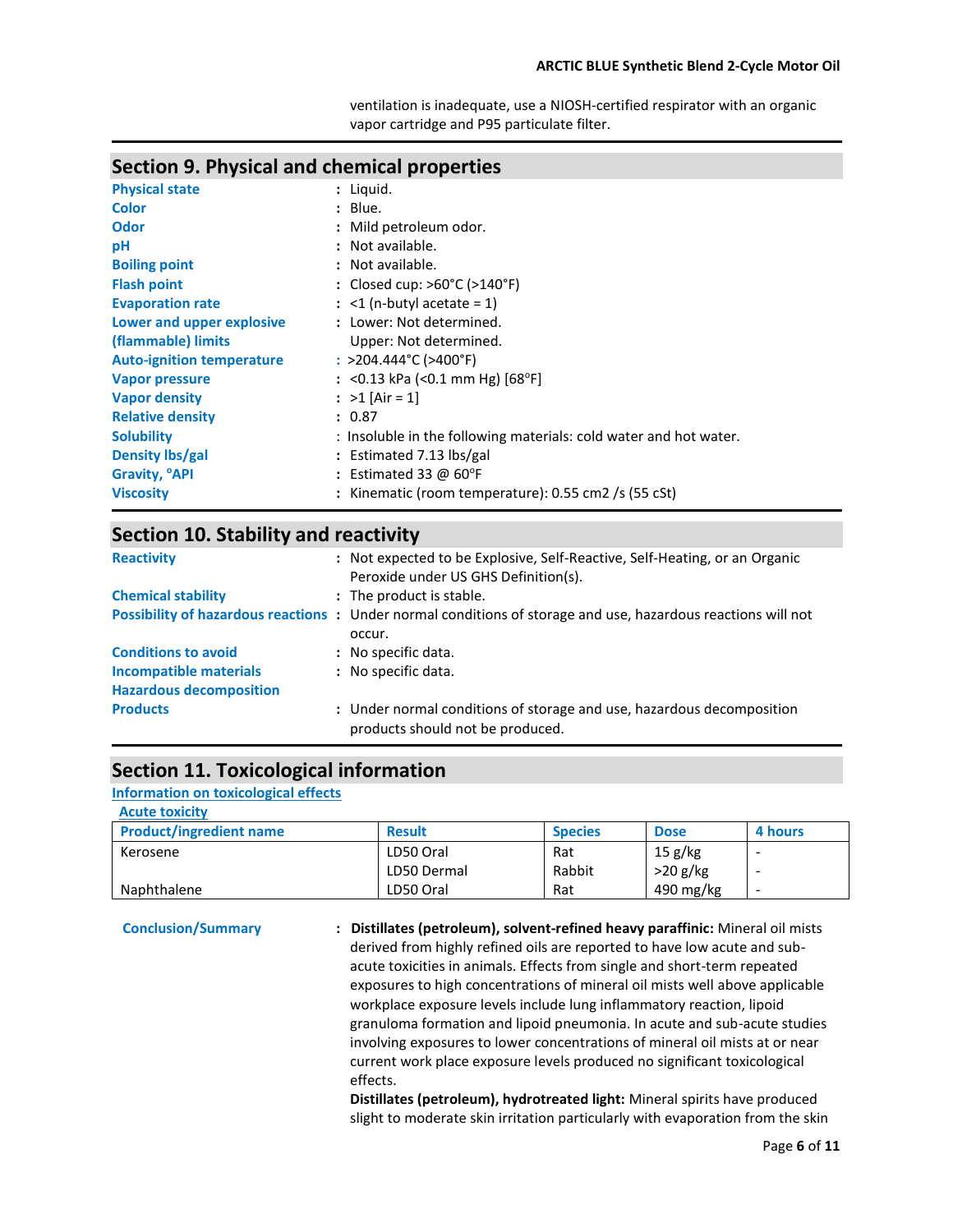is prevented. Animal studies have demonstrated that mineral spirits produced mild respiratory tract irritation at elevated concentrations. The most common effects observed in repeated dose animal studies with mineral spirits are kidney changes that are consistent with an alpha 2u-globulinmediated process that is not regarded as relevant to humans. Certain studies have reported effects in the liver as well as hematological or urine chemistry changes. Abuse of similar materials has been associated with irregular heart rhythms and cardiac arrest. In certain repeated dose animal studies have changes were reported in behavior, neurochemistry and sensory evoked potentials which may be irreversible. Repeated exposure to elevated concentrations of hydrocarbon solvents can produce a variety of transient CNS effects (e.g., dizziness, headache, narcosis, etc).

#### **Irritation/Corrosion**

| <b>Product/ingredient name</b>                            | <b>Result</b>                |                              | <b>Species</b> | <b>Score</b>             | <b>Exposure</b>                                                                                                                                          | <b>Observation</b> |  |
|-----------------------------------------------------------|------------------------------|------------------------------|----------------|--------------------------|----------------------------------------------------------------------------------------------------------------------------------------------------------|--------------------|--|
| Kerosene                                                  | Skin - Severe irritant       |                              | Rabbit         |                          | 500 mg                                                                                                                                                   |                    |  |
|                                                           | Skin - Moderate irritant     |                              | Rabbit         | $\overline{a}$           | 24 hours 100%                                                                                                                                            |                    |  |
|                                                           |                              | Skin - Moderate irritant     |                | $\blacksquare$           | $0.5$ mL                                                                                                                                                 |                    |  |
| Naphthalene                                               | Skin - Severe irritant       |                              | Rabbit         | $\overline{\phantom{a}}$ | 495 mg                                                                                                                                                   |                    |  |
|                                                           | Skin - Moderate irritant     |                              | Rabbit         | $\overline{a}$           | 24 hours 0.05 mL                                                                                                                                         |                    |  |
| <b>Skin</b>                                               | : No additional information. |                              |                |                          |                                                                                                                                                          |                    |  |
| <b>Eyes</b>                                               |                              | No additional information.   |                |                          |                                                                                                                                                          |                    |  |
| <b>Respiratory</b>                                        |                              | No additional information.   |                |                          |                                                                                                                                                          |                    |  |
| <b>Sensitization</b>                                      |                              |                              |                |                          |                                                                                                                                                          |                    |  |
| <b>Skin</b>                                               |                              | No additional information.   |                |                          |                                                                                                                                                          |                    |  |
| <b>Eyes</b>                                               |                              | No additional information.   |                |                          |                                                                                                                                                          |                    |  |
| <b>Respiratory</b>                                        |                              | No additional information.   |                |                          |                                                                                                                                                          |                    |  |
| <b>Mutagenicity</b>                                       |                              |                              |                |                          |                                                                                                                                                          |                    |  |
| <b>Conclusion/Summary</b><br>: No additional information. |                              |                              |                |                          |                                                                                                                                                          |                    |  |
| <b>Carcinogenicity</b>                                    |                              |                              |                |                          |                                                                                                                                                          |                    |  |
| <b>Classification</b>                                     |                              |                              |                |                          |                                                                                                                                                          |                    |  |
| <b>Product/ingredient name</b>                            | <b>OSHA</b>                  | <b>IARC</b>                  | <b>NTP</b>     |                          |                                                                                                                                                          |                    |  |
| Naphthalene                                               | $\overline{a}$               | 2B                           |                |                          | Reasonably anticipated to be a human carcinogen.                                                                                                         |                    |  |
| <b>Conclusion/Summary</b>                                 |                              | animal species tested.       |                |                          | : Distillates (petroleum), solvent-refined heavy paraffinic: In long term<br>studies (up to two years) no carcinogenic effects have been reported in any |                    |  |
| <b>Reproductive toxicity</b>                              |                              |                              |                |                          |                                                                                                                                                          |                    |  |
| <b>Conclusion/Summary</b>                                 |                              | : No additional information. |                |                          |                                                                                                                                                          |                    |  |
| <b>Teratogenicity</b>                                     |                              |                              |                |                          |                                                                                                                                                          |                    |  |
| <b>Conclusion/Summary</b>                                 |                              | : No additional information. |                |                          |                                                                                                                                                          |                    |  |
| <b>Specific target organ toxicity (single exposure)</b>   |                              |                              |                |                          |                                                                                                                                                          |                    |  |
| <b>Specific target organ toxicity</b>                     | : Not available.             |                              |                |                          |                                                                                                                                                          |                    |  |
| (repeated exposure)                                       |                              |                              |                |                          |                                                                                                                                                          |                    |  |
| <b>Aspiration hazard</b>                                  |                              |                              |                |                          |                                                                                                                                                          |                    |  |
| <b>Product/ingredient name</b>                            |                              |                              |                | <b>Result</b>            |                                                                                                                                                          |                    |  |
| Kerosene                                                  |                              |                              |                |                          | <b>ASPIRATION HAZARD - Category 1</b>                                                                                                                    |                    |  |
|                                                           |                              |                              |                |                          |                                                                                                                                                          |                    |  |
|                                                           |                              |                              |                |                          |                                                                                                                                                          |                    |  |

| Information on the likely |         |
|---------------------------|---------|
| routes of exposure        | : Derma |
|                           |         |

*rand* contact, Inhalation, Ingestion.

### **Potential acute health effects**

**Eye Exercise Exercise Serious exertion. Exercise Serious exercises** Serious eye irritation.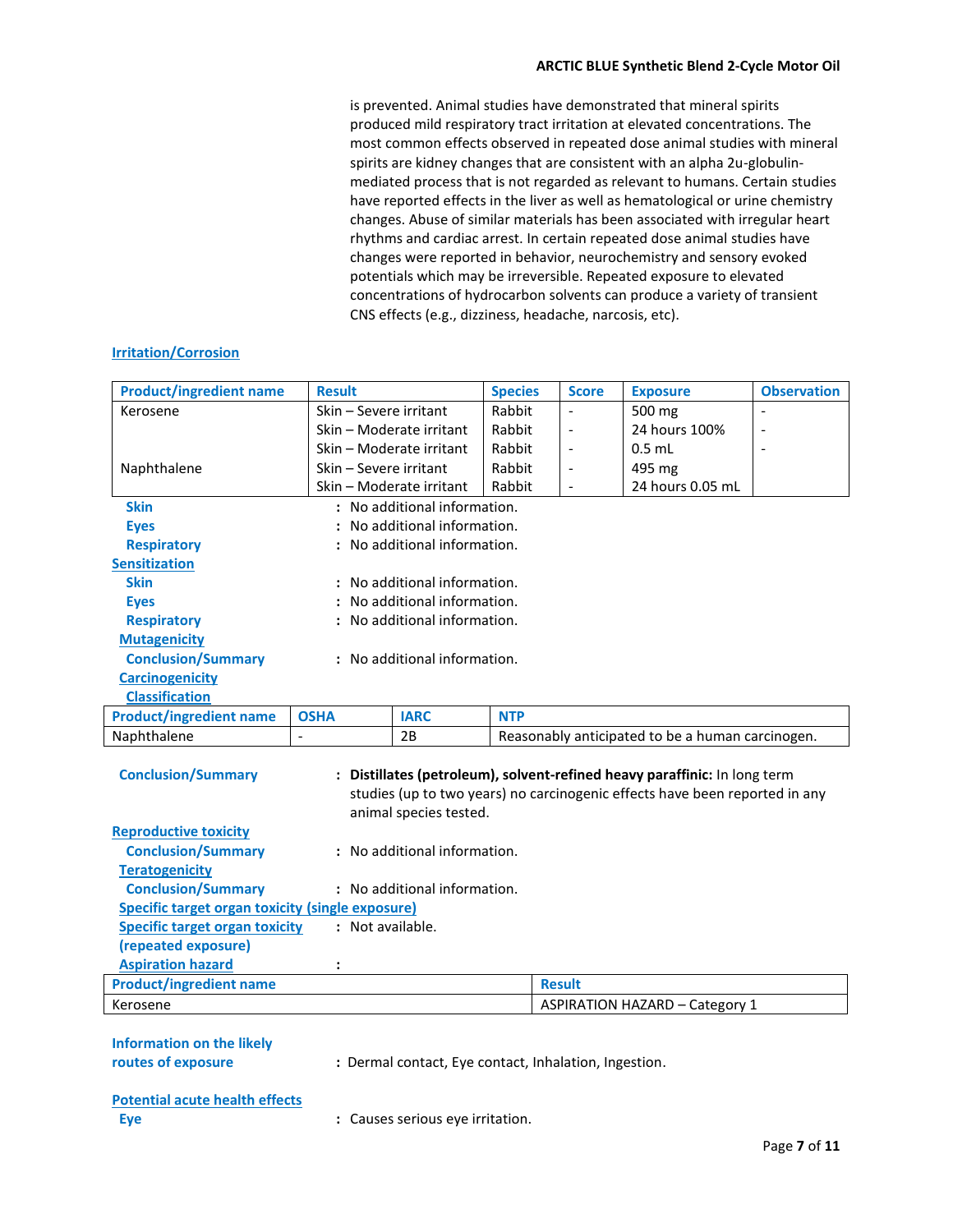#### **ARCTIC BLUE Synthetic Blend 2-Cycle Motor Oil**

| <b>Inhalation</b>                       | : Can cause central nervous system (CNS) depression. May cause drowsiness<br>and dizziness. Exposure to decomposition products may cause a health<br>hazard. Serious effects may be delayed following exposure. |
|-----------------------------------------|-----------------------------------------------------------------------------------------------------------------------------------------------------------------------------------------------------------------|
| <b>Skin contact</b>                     | : Causes skin irritation.                                                                                                                                                                                       |
| <b>Ingestion</b>                        | : Can cause central nervous system (CNS) depression. Irritating to mouth,<br>throat and stomach.                                                                                                                |
|                                         | Symptoms related to the physical, chemical and toxicological characteristics                                                                                                                                    |
| Eye                                     | : Adverse symptoms may include the following: pain or irritation, watering,<br>redness.                                                                                                                         |
| <b>Inhalation</b>                       | : Adverse symptoms may include the following: nausea or vomiting, headache,<br>drowsiness/fatigue dizziness/vertigo, unconsciousness.                                                                           |
| <b>Skin contact</b>                     | : Adverse symptoms may include the following: pain or irritation, redness.                                                                                                                                      |
| <b>Ingestion</b>                        | : No specific data.                                                                                                                                                                                             |
| <b>Potential chronic health effects</b> |                                                                                                                                                                                                                 |
| <b>General</b>                          | : No known significant effects or critical hazards.                                                                                                                                                             |
| <b>Carcinogenicity</b>                  | : No known significant effects or critical hazards.                                                                                                                                                             |
| <b>Mutagenicity</b>                     | : No known significant effects or critical hazards.                                                                                                                                                             |
| <b>Teratogenicity</b>                   | : No known significant effects or critical hazards.                                                                                                                                                             |
| <b>Developmental effects</b>            | : No known significant effects or critical hazards.                                                                                                                                                             |
| <b>Fertility effects</b>                | : No known significant effects or critical hazards.                                                                                                                                                             |

### **Section 12. Ecological information**

| <b>Toxicity</b>           |                                   |                                          |                 |
|---------------------------|-----------------------------------|------------------------------------------|-----------------|
| <b>Product/ingredient</b> | <b>Result</b>                     | <b>Species</b>                           | <b>Exposure</b> |
| name                      |                                   |                                          |                 |
| Naphthalene               | Acute EC50 1600 µg/l Fresh water  | Daphnia - Daphnia magna - Neonate        | 48 hours        |
|                           | Acute LC50 2350 µg/l Marine water | Crustaceans - Palaemonetes pugio         | 48 hours        |
|                           | Acute LC50 213 µg/l Fresh water   | Fish - Melanotaenia fluviatilis - Larvae | 96 hours        |

**Persistence and degradability**

**Conclusion/Summary : Not available.** 

#### **Bioaccumulative potential**

| <b>Product/ingredient name</b> | $LogP_{ow}$       | n er<br>ושט | Potential |
|--------------------------------|-------------------|-------------|-----------|
| Naphthalene                    | $\sim$ $\sim$<br> | 85.11380382 | low       |

| <b>Mobility in soil</b><br>Soil/water partition<br><b>Coefficient (Koc)</b> | : Not available.                                    |  |
|-----------------------------------------------------------------------------|-----------------------------------------------------|--|
| <b>Other adverse effects</b>                                                | : No known significant effects or critical hazards. |  |

### **Section 13. Disposal considerations**

**Disposal methods :** The generation of waste should be avoided or minimized wherever possible. Disposal of this product, solutions and any by-products should at all times comply with the requirements of environmental protection and waste disposal legislation and any regional local authority requirements. Dispose of surplus and non-recyclable products via a licensed waste disposal contractor. Waste should not be disposed of untreated to the sewer unless fully compliant with the requirements of all authorities with jurisdiction. Waste packaging should be recycled. This material and its container must be disposed of in a safe way. Empty containers or liners may retain some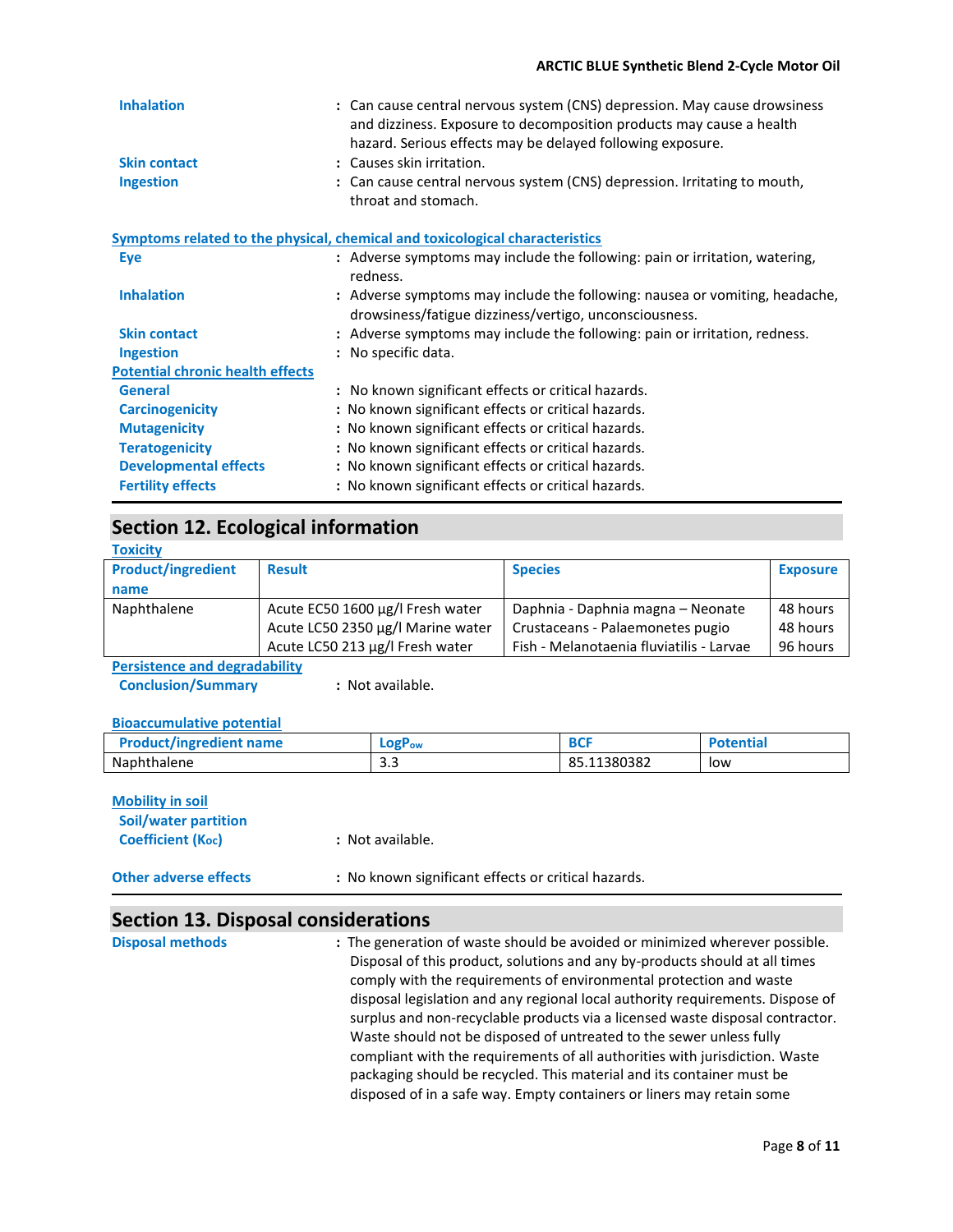product residues. Avoid dispersal of spilled material and runoff and contact with soil, waterways, drains and sewers.

|                                   | <b>DOT Classification</b>                                                                     | <b>IMDG</b>                                                                         | <b>IATA</b>                                                                         |
|-----------------------------------|-----------------------------------------------------------------------------------------------|-------------------------------------------------------------------------------------|-------------------------------------------------------------------------------------|
| <b>UN</b> number                  | NA1993.                                                                                       | NA 1993.                                                                            | NA 1993.                                                                            |
| <b>UN proper shipping name</b>    | <b>COMBUSTIBLE LIQUID,</b><br>N.O.S. (Kerosene<br>(petroleum)). Marine<br>pollutant (Kerosene | PETROLEUM DISTILLATES,<br>N.O.S. (Distillates<br>(petroleum) hydrotreated<br>light) | PETROLEUM DISTILLATES,<br>N.O.S. (Distillates<br>(petroleum) hydrotreated<br>light) |
| <b>Transport hazard class(es)</b> | (petroleum))<br>Combustible light                                                             | 3                                                                                   | 3                                                                                   |
| <b>Packaging group</b>            | Ш                                                                                             | Ш                                                                                   | $\mathbf{H}$                                                                        |
| <b>Environmental hazards</b>      | No.                                                                                           | No.                                                                                 | No.                                                                                 |
| <b>Additional information</b>     | $\overline{\phantom{a}}$                                                                      | $\overline{\phantom{a}}$                                                            |                                                                                     |

### **Section 14. Transport information**

**Special precautions for user :** Transport within user's premises: always transport in closed containers that are upright and secure. Ensure that persons transporting the product know what to do in the event of an accident or spillage.

### **Transport in bulk according to Annex II of MARPOL 73/78 and**

| <b>IBC Code</b> | : Not available. |
|-----------------|------------------|
|                 |                  |

### **Section 15. Regulatory information**

| <b>U.S. Federal regulations</b> | : TSCA 4(a) final test rules: 2-Butenedioic acid (E)-, di-C8-18-alkyl esters<br>TSCA 8(a) PAIR: Naphthalene; 2-Butenedioic acid (E)-, di-C8-18-alkyl esters |
|---------------------------------|-------------------------------------------------------------------------------------------------------------------------------------------------------------|
|                                 | TSCA 8(a) CDR Exempt/Partial exemption: Not determined                                                                                                      |
|                                 |                                                                                                                                                             |
|                                 | United States inventory (TSCA 8b): All components are listed or exempted.                                                                                   |
|                                 | Clean Water Act (CWA) 307: Naphthalene                                                                                                                      |
|                                 | Clean Water Act (CWA) 311: Naphthalene; Vinyl acetate                                                                                                       |
|                                 | This material is classified as an oil under Section 311 of the Clean Water Act                                                                              |
|                                 | (CWA) and the Oil Pollution Act of 1990 (OPA). Discharges or spills which                                                                                   |
|                                 | produce a visible sheen on waters of the United States, their adjoining                                                                                     |
|                                 | shorelines, or into conduits leading to surface waters must be reported to                                                                                  |
|                                 | the EPA's National Response Center at (800) 424-8802.                                                                                                       |

#### **SARA 302/304**

 **Composition/information on ingredients** 

|                                               |                                         | <b>SARA 302 TPQ</b> |                                  |                                  |                               | <b>SARA 304 RQ</b> |  |
|-----------------------------------------------|-----------------------------------------|---------------------|----------------------------------|----------------------------------|-------------------------------|--------------------|--|
| <b>Name</b>                                   | %                                       | <b>EHS</b>          | (lbs)                            | (gallons)                        | (lbs)                         | (gallons)          |  |
| Vinyl acetate                                 | $0 - 0.1$                               | Yes.                |                                  |                                  |                               |                    |  |
| <b>SARA 304 RQ</b>                            | Not applicable.<br>$\ddot{\phantom{a}}$ |                     |                                  |                                  |                               |                    |  |
| <b>SARA 311/312</b>                           |                                         |                     |                                  |                                  |                               |                    |  |
| <b>Classification</b>                         | : Fire hazard                           |                     |                                  |                                  |                               |                    |  |
|                                               |                                         |                     | Delayed (chronic) health hazard. |                                  |                               |                    |  |
| <b>Composition/information on ingredients</b> |                                         |                     |                                  |                                  |                               |                    |  |
| <b>Belling and the State</b>                  | $\sim$                                  | <b>Continued</b>    | <b>Constitution</b>              | <b>The contract of the State</b> | and the company of the state. | <b>Instruction</b> |  |

| <b>Name</b> | % | <b>Fire</b> | <b>Sudden</b> | Reactive | <b>Immediate</b>            | <b>Delaved</b> |
|-------------|---|-------------|---------------|----------|-----------------------------|----------------|
|             |   | hazard      | release of    |          | (acute)                     | (chronic)      |
|             |   |             | pressure      |          | health hazard health hazard |                |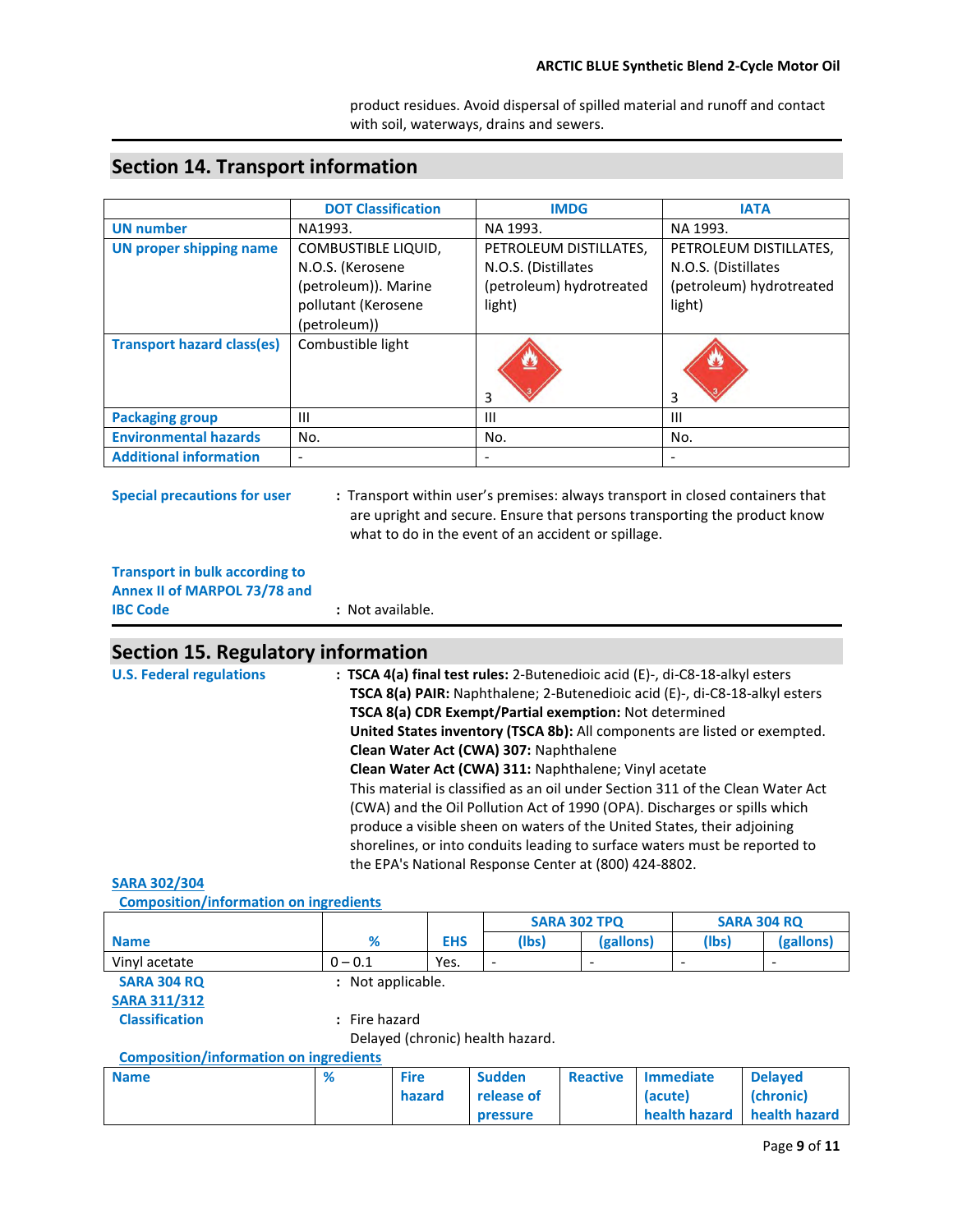| Kerosene                                                                                                                                                                                                                                                                                                                                                                                                                                                   | < 30                                                                   | Yes.              | No. | No. | No.        | No.  |  |
|------------------------------------------------------------------------------------------------------------------------------------------------------------------------------------------------------------------------------------------------------------------------------------------------------------------------------------------------------------------------------------------------------------------------------------------------------------|------------------------------------------------------------------------|-------------------|-----|-----|------------|------|--|
| Naphthalene                                                                                                                                                                                                                                                                                                                                                                                                                                                | $0.1 - 1$                                                              | No.               | No. | No. | Yes.       | Yes. |  |
| <b>SARA 313</b>                                                                                                                                                                                                                                                                                                                                                                                                                                            | : This product (does) contain toxic chemicals subject to the reporting |                   |     |     |            |      |  |
| requirements of SARA Section 313 of the Emergency Planning and                                                                                                                                                                                                                                                                                                                                                                                             |                                                                        |                   |     |     |            |      |  |
| Community Right-To-Know Act of 1986 and of 40 CFR 372.                                                                                                                                                                                                                                                                                                                                                                                                     |                                                                        |                   |     |     |            |      |  |
| <b>Product Name</b>                                                                                                                                                                                                                                                                                                                                                                                                                                        |                                                                        | <b>CAS number</b> |     | %   |            |      |  |
| Naphthalene                                                                                                                                                                                                                                                                                                                                                                                                                                                | $91 - 20 - 3$                                                          |                   |     |     | ${}_{0.1}$ |      |  |
| $\mathcal{L}(\mathbf{A}, \mathbf{A}, \mathbf{A}, \mathbf{A}, \mathbf{A}, \mathbf{A}, \mathbf{A}, \mathbf{A}, \mathbf{A}, \mathbf{A}, \mathbf{A}, \mathbf{A}, \mathbf{A}, \mathbf{A}, \mathbf{A}, \mathbf{A}, \mathbf{A}, \mathbf{A}, \mathbf{A}, \mathbf{A}, \mathbf{A}, \mathbf{A}, \mathbf{A}, \mathbf{A}, \mathbf{A}, \mathbf{A}, \mathbf{A}, \mathbf{A}, \mathbf{A}, \mathbf{A}, \mathbf{A}, \mathbf{A}, \mathbf{A}, \mathbf{A}, \mathbf{A}, \mathbf{$ |                                                                        |                   |     |     |            |      |  |

SARA 313 notifications must not be detached from the SDS and any copying and redistribution of the SDS shall include copying and redistribution of the notice attached to copies of the SDS subsequently redistributed.

| <b>State regulations</b>                                       |                                                               |                                                                                                                                                                             |                                                                                                                  |                                               |                                                                            |  |
|----------------------------------------------------------------|---------------------------------------------------------------|-----------------------------------------------------------------------------------------------------------------------------------------------------------------------------|------------------------------------------------------------------------------------------------------------------|-----------------------------------------------|----------------------------------------------------------------------------|--|
| <b>Massachusetts</b>                                           | : The following components are listed: Kerosene.              |                                                                                                                                                                             |                                                                                                                  |                                               |                                                                            |  |
| <b>New York</b>                                                | : The following components are listed: Naphthalene.           |                                                                                                                                                                             |                                                                                                                  |                                               |                                                                            |  |
| <b>New Jersey</b>                                              |                                                               | : The following components are listed: Distillates (petroleum), solvent-<br>dewaxed heavy paraffinic; Kerosene; Naphthalene; Residual oils (petroleum),<br>solvent-dewaxed. |                                                                                                                  |                                               |                                                                            |  |
| <b>Pennsylvania</b>                                            | : The following components are listed: Kerosene; Naphthalene. |                                                                                                                                                                             |                                                                                                                  |                                               |                                                                            |  |
| <b>California Prop. 65</b>                                     |                                                               |                                                                                                                                                                             |                                                                                                                  |                                               | : WARNING: This product contains less than 0.1% of a chemical known to the |  |
|                                                                |                                                               |                                                                                                                                                                             | State of California to cause cancer                                                                              |                                               |                                                                            |  |
| <b>Ingredient name</b>                                         | %                                                             | <b>Cancer</b>                                                                                                                                                               | <b>Reproductive</b>                                                                                              | No significant risk                           | <b>Maximum acceptable</b>                                                  |  |
|                                                                |                                                               |                                                                                                                                                                             |                                                                                                                  | level                                         | dosage level                                                               |  |
| Naphthalene                                                    | < 1.0                                                         | Yes.                                                                                                                                                                        | No.                                                                                                              | Yes.                                          | No.                                                                        |  |
| Vinyl acetate                                                  | < 0.1                                                         | Yes.                                                                                                                                                                        | No.                                                                                                              | No.                                           | No.                                                                        |  |
| <b>International regulations</b><br><b>International lists</b> |                                                               |                                                                                                                                                                             | China inventory (IECSC): Not determined.<br>Japan inventory: Not determined.<br>Korea inventory: Not determined. | : Australia inventory (AICS): Not determined. |                                                                            |  |

|                         | Philippines inventory (PICCS): Not determined.                                                  |
|-------------------------|-------------------------------------------------------------------------------------------------|
|                         | Taiwan inventory (CSNN): Not determined.                                                        |
| <b>EU inventory</b>     | : All components are listed or exempted.                                                        |
| <b>Canada</b>           |                                                                                                 |
| <b>Canada inventory</b> | : All components are listed or exempted.                                                        |
| <b>WHMIS (Canada)</b>   | : Class B-3: Combustible liquid with a flash point between 37.8°C (100°F) and<br>93.3°C (200°F) |
|                         |                                                                                                 |

**Malaysia Inventory (EHS Register):** Not determined.

**New Zealand Inventory of Chemicals (NZIoC):** Not determined.

### **Section 16. Other information**

**National Fire Protection Association (U.S.A.)** 



**This warning system is intended to be interpreted and applied only by properly trained individuals to identify fire, health and reactivity hazards of chemicals. The user is referred to certain limited number of chemicals with recommended classifications in NFPA 49 and NFPA 325, which would be used as a guideline only. Whether the chemicals are classified by NFPA or not, anyone using the 704 systems to classify chemicals does so at their own risk.**